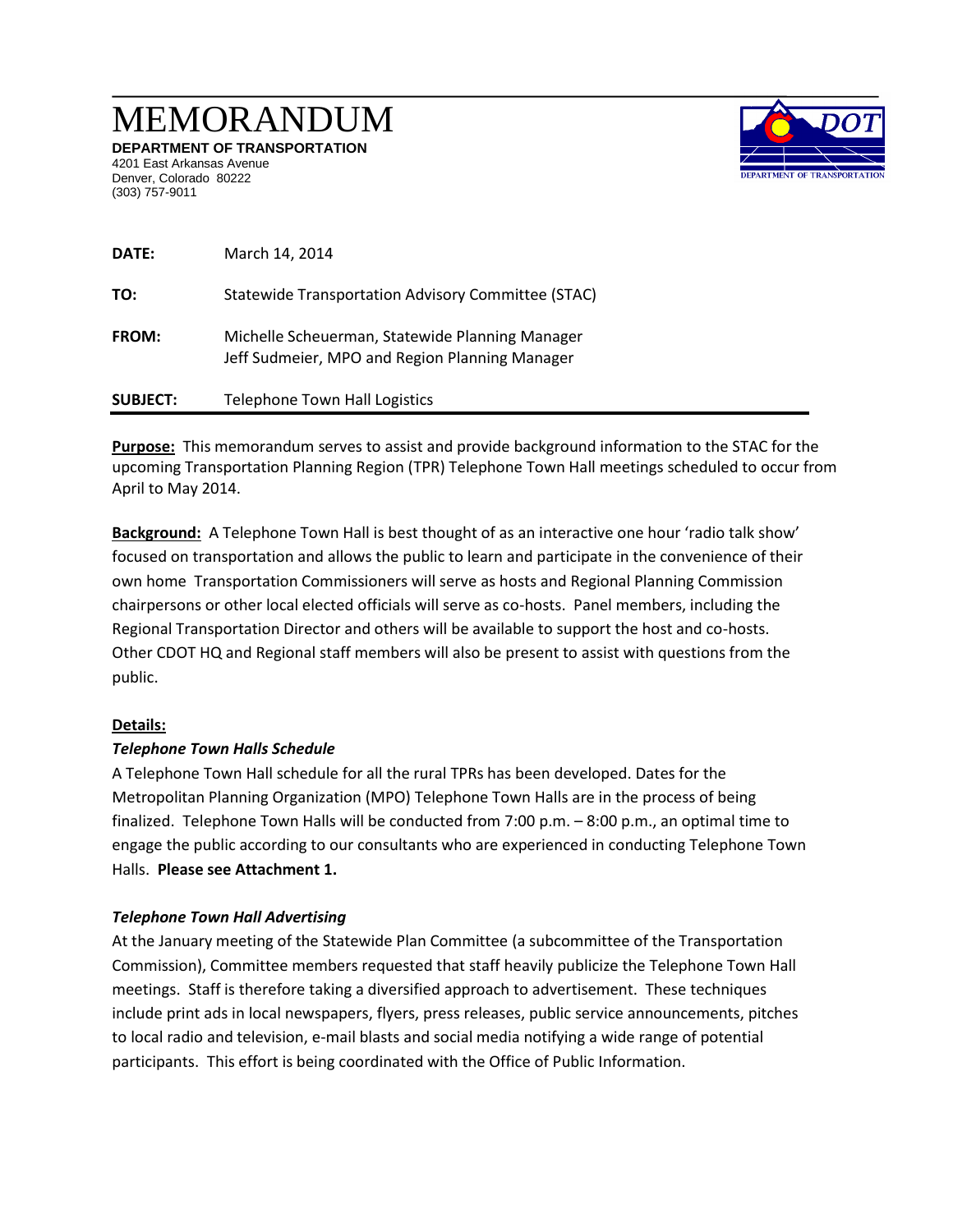The Statewide Plan Web Site [\(coloradotransportationmatters.com\)](../../../../../../../../../../../../../../../../../../../../Downloads/Chrome/coloradotransportationmatters.com) will also serve as a means for advertising the Telephone Town Halls. This will ensure outreach to a broad array of stakeholders.

#### *How the public will be contacted*

The consultant will place calls to randomly selected land lines within a given TPR boundary, and other participants can call in using a toll-free number (one toll-free number will be used for all events), and will be strongly promoted.

#### *Script Overview*

The Telephone Town Hall will be scripted and will focus on these four topics: a transportation vision discussion, limited transportation funding, transportation and the local economy, and a regional priority discussion. The Telephone Town Hall consultant recommends no more than four topics to allow for meaningful participation and input.

**Next Steps:** Division of Transportation Development staff and the Telephone Town Hall consultant will facilitate dry runs that will include a mock (mini-version) telephone town hall and demonstrate the software.

- March 14, 2014 Co-host Dry Run with rural TPRs
- March 19, 2014 Host Dry Run –Transportation Commission Workshop
- April 9, 2014 Co-host Dry Run with MPOs (invitation to follow)